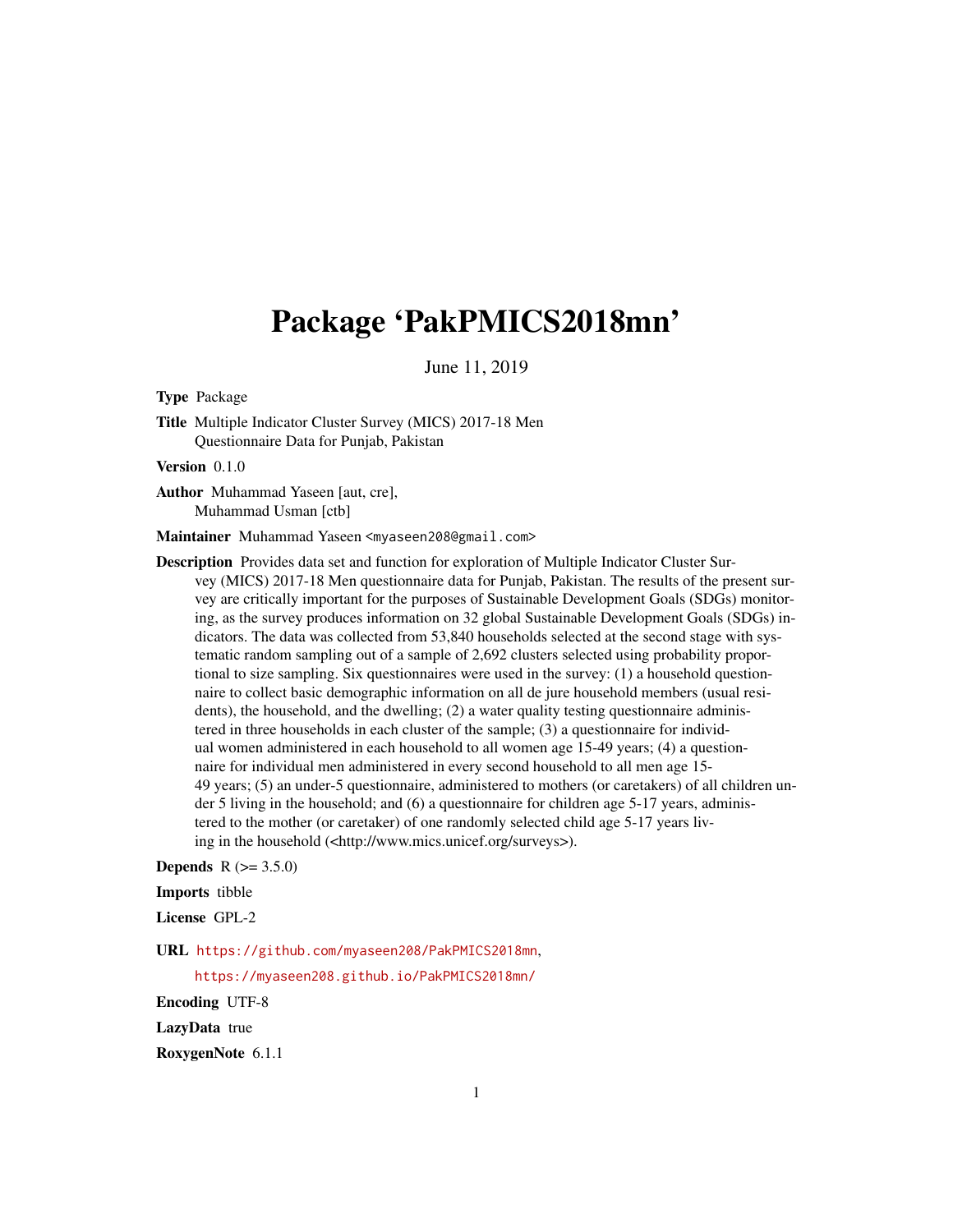<span id="page-1-0"></span>Note Department of Mathematics and Statistics, University of Agriculture Faisalabad, Faisalabad-Pakistan. Suggests testthat, R.rsp VignetteBuilder R.rsp NeedsCompilation no Repository CRAN Date/Publication 2019-06-11 09:40:09 UTC

### R topics documented:

|--|--|--|--|--|--|--|--|--|--|--|--|--|--|--|--|--|--|--|--|--|--|--|--|--|--|--|--|--|--|--|--|--|--|--|--|--|--|--|--|--|

#### **Index** [9](#page-8-0)

| PakPMICS2018mn | Multiple Indicator Cluster Survey (MICS) 2018 Child Questionnaire |  |  |  |  |
|----------------|-------------------------------------------------------------------|--|--|--|--|
|                | Data for Punjab, Pakistan                                         |  |  |  |  |

#### Description

PakPMICS2018mn data of Child questionnaire, MICS Punjab, 2014.

#### Usage

data(PakPMICS2018mn)

#### Format

A data frame with 157899 rows and 62 variables:

- HH1 Cluster number
- HH2 Household number
- MWM1 Cluster number
- MWM2 Household number
- MWMINT Interviewer number
- MWM3 Man's line number

LN Line number

- MWM4 Supervisor's number
- MWM5 Interviewer's number
- MWM6D Day of interview
- MWM6M Month of interview
- MWM6Y Year of interview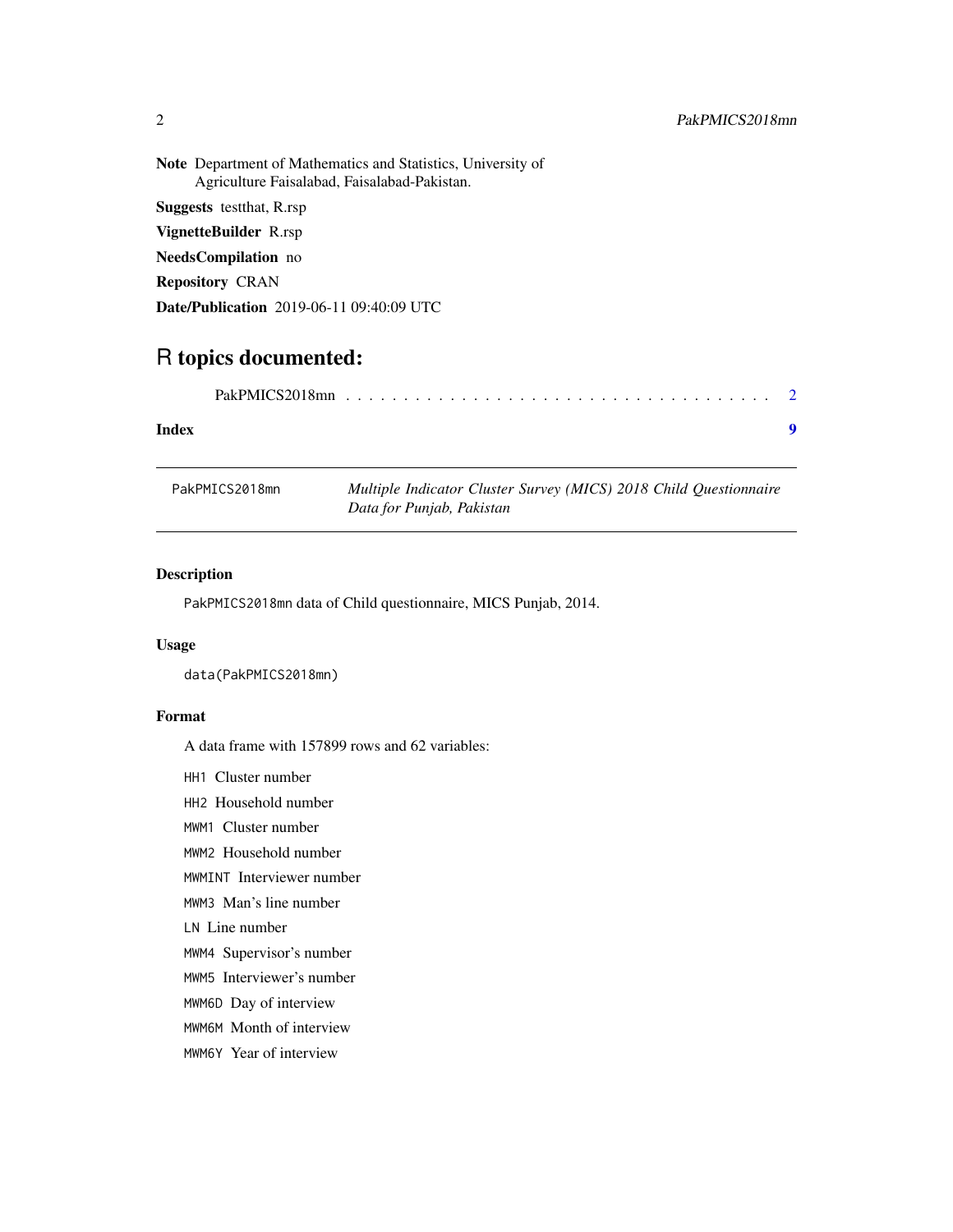MWM8 Household interviewer

MWM9 Consent

- MWM17 Result of man's interview
- MWM7H Start of interview Hour
- MWM7M Start of interview Minutes
- MWM10H End of interview Hour
- MWM10M End of interview Minutes
- MWM11 Interview completed in private
- MWM12 Language of the Questionnaire
- MWM13 Language of the Interview
- MWM14 Native language of the Respondent
- MWM15 Translator used
- MWMHINT Household interviewer
- MWB1 Check: Respondent to HH questionnaire
- MWB2 Check: Highest level of school attended
- MWB3M Month of birth of man
- MWB3Y Year of birth of man
- MWB4 Age of man
- MWB5 Ever attended school
- MWB6A Highest level of school attended
- MWB6B Highest grade attended at that level
- MWB7 Grade completion
- MWB9 Attended school during current school year
- MWB10A Level of education attended current school year
- MWB10B Grade of education attended current school year
- MWB11 Attended school previous school year
- MWB12A Level of education attended previous school year
- MWB12B Grade of education attended previous school year
- MWB14 Can read part of the sentence
- MWB15 Duration of living in current place
- MWB16 Place of living prior to moving to current place
- MWB17 Region prior to moving to current place
- MWB18 Covered by health insurance
- MWB19A Type of health insurance: Public health organization
- MWB19B Type of health insurance: Health insurance through employer
- MWB19C Type of health insurance: Social security
- MWB19D Type of health insurance: Other privately purchased commercial health insurance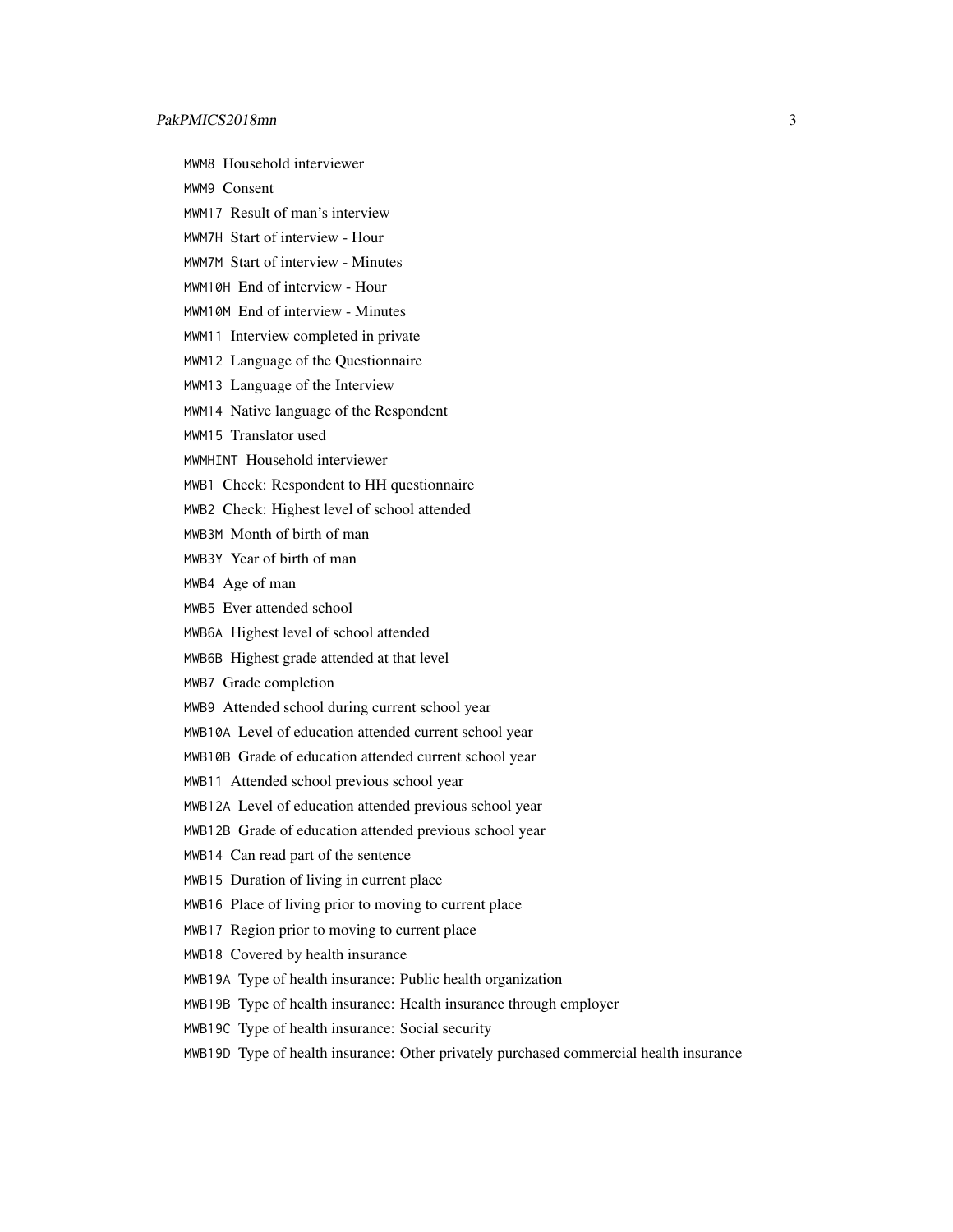4 PakPMICS2018mn

- 
- MWB19X Type of health insurance: Other
- MWB19NR Type of health insurance: Missing
- MWDOI Date of interview man (CMC)
- MWB1C Date of birth of man (CMC)
- MWB1F Date flag for WB1
- MWB2C Age of respondent (calculated)
- MWAGE Age
- MMT1 Frequency of reading newspaper or magazine
- MMT2 Frequency of listening to the radio
- MMT3 Frequency of watching TV
- MMT4 Ever used a computer or a tablet
- MMT5 Computer / tablet usage in the last 3 months
- MMT6A During the last 3 months: Copy or move a file or folder
- MMT6B During the last 3 months: Use a copy / paste in document
- MMT6C During the last 3 months: Send e-mail with attached file
- MMT6D During the last 3 months: Use a basic arithmetic formula in a spreadsheet
- MMT6E During the last 3 months: Connect and install a new device
- MMT6F During the last 3 months: Install and configure software
- MMT6G During the last 3 months: Create an electronic presentation
- MMT6H During the last 3 months: Transfer a file
- MMT6I During the last 3 months: Write a computer program
- MMT9 Ever used internet
- MMT10 Internet usage in the last 3 months
- MMT11 Own a mobile phone
- MMT12 Mobile phone usage in the last 3 months
- MCM1 Ever fathered any childeren
- MCM2 Any sons or daughters living with you
- MCM3 Sons living with you
- MCM4 Daughters living with you
- MCM5 Any sons or daughters not living with you
- MCM6 Sons living elsewhere
- MCM7 Daughters living elsewhere
- MCM8 Ever had child who later died
- MCM9 Boys dead
- MCM10 Girls dead
- MCM11 Children ever born
- MCM12 Confirm total number of ever born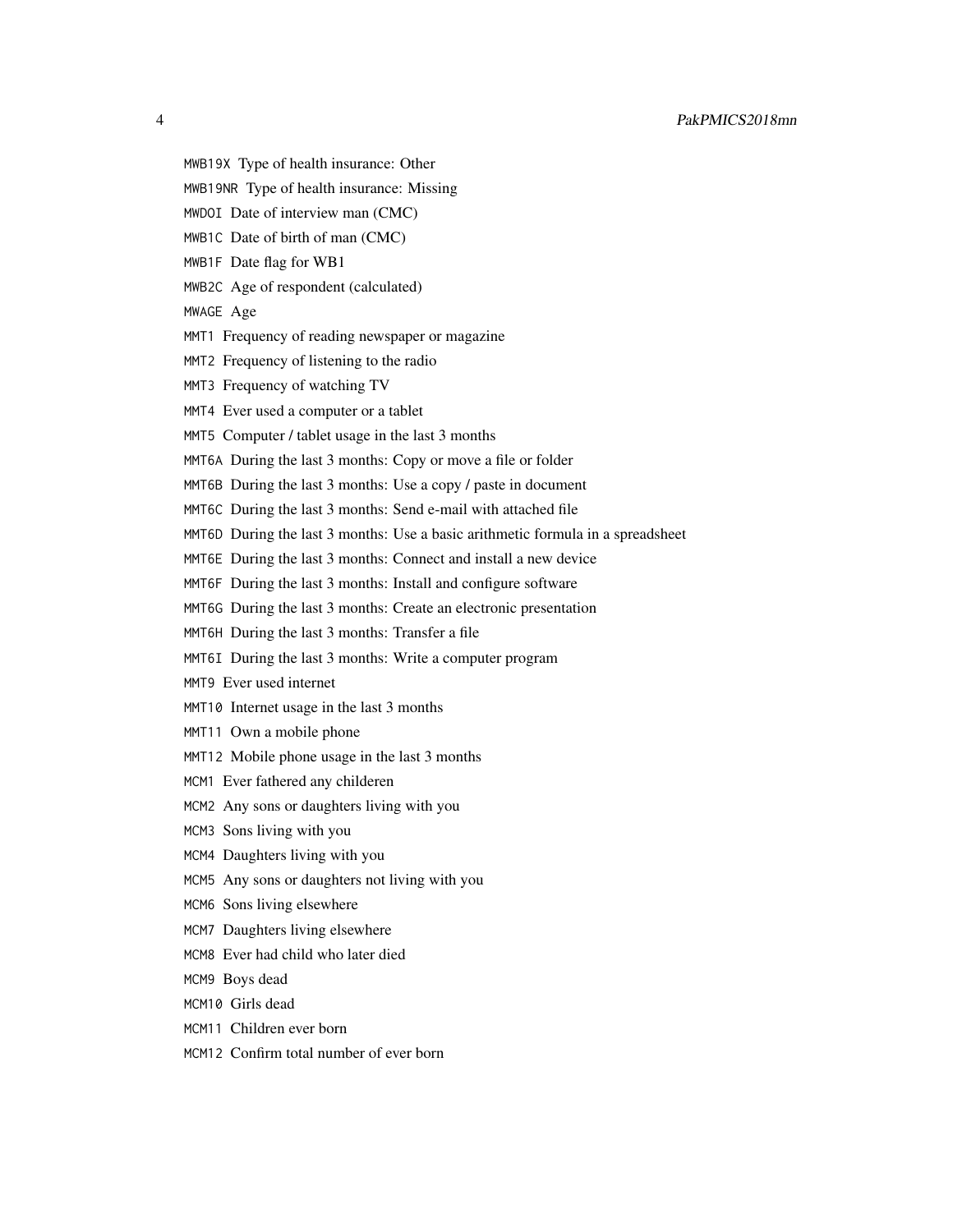- MCM15 Same biological mother
- MCM16 Number of women respondent fathered children with
- MCM17 Age when first child was born
- MCM18M Month of last birth
- MCM18Y Year of last birth
- MDV1A If she goes out with out telling husband: wife beating justified
- MDV1B If she neglects the children: wife beating justified
- MDV1C If she argues with husband: wife beating justified
- MDV1D If she refuses sex with husband: wife beating justified
- MDV1E If she burns the food: wife beating justified
- MVT1 Something taken by using force or someone threatening to use force
- MVT2 Victimisation happened during the last 12 months
- MVT3 Number of times victimisation happened in the last year
- MVT5 The last time that this happened, was anything stolen
- MVT6 Person(s) had a weapon
- MVT7A Offender(s) had a knife, a gun or something else used as a weapon: A knife
- MVT7B Offender(s) had a knife, a gun or something else used as a weapon: A gun
- MVT7X Offender(s) had a knife, a gun or something else used as a weapon: Other weapon
- MVT7NR Offender(s) had a knife, a gun or something else used as a weapon: Missing
- MVT8 Incident reported to the police
- MVT9 Physically attacked
- MVT10 Attack happened during the last 12 months
- MVT11 Number of times attack happened in the last year
- MVT12 Place attack happened the last time
- MVT13 Number of people involved in committing the offence
- MVT14 At least one of the offender(s) recognized at the time of the incident
- MVT17 Person(s) had a weapon
- MVT18A Offender(s) had a knife, a gun or something else used as a weapon: A knife
- MVT18B Offender(s) had a knife, a gun or something else used as a weapon: A gun
- MVT18X Offender(s) had a knife, a gun or something else used as a weapon: Other weapon
- MVT18NR Offender(s) had a knife, a gun or something else used as a weapon: Missing
- MVT19 Incident reported to the police
- MVT20 Feeling safe walking alone in neighbourhood after dark
- MVT21 Feeling safe at home alone after dark
- MVT22A In the past 12 months, felt discriminated: Ethnic or immigration origin
- MVT22B In the past 12 months, felt discriminated: Gender
- MVT22C In the past 12 months, felt discriminated: Sexual orientation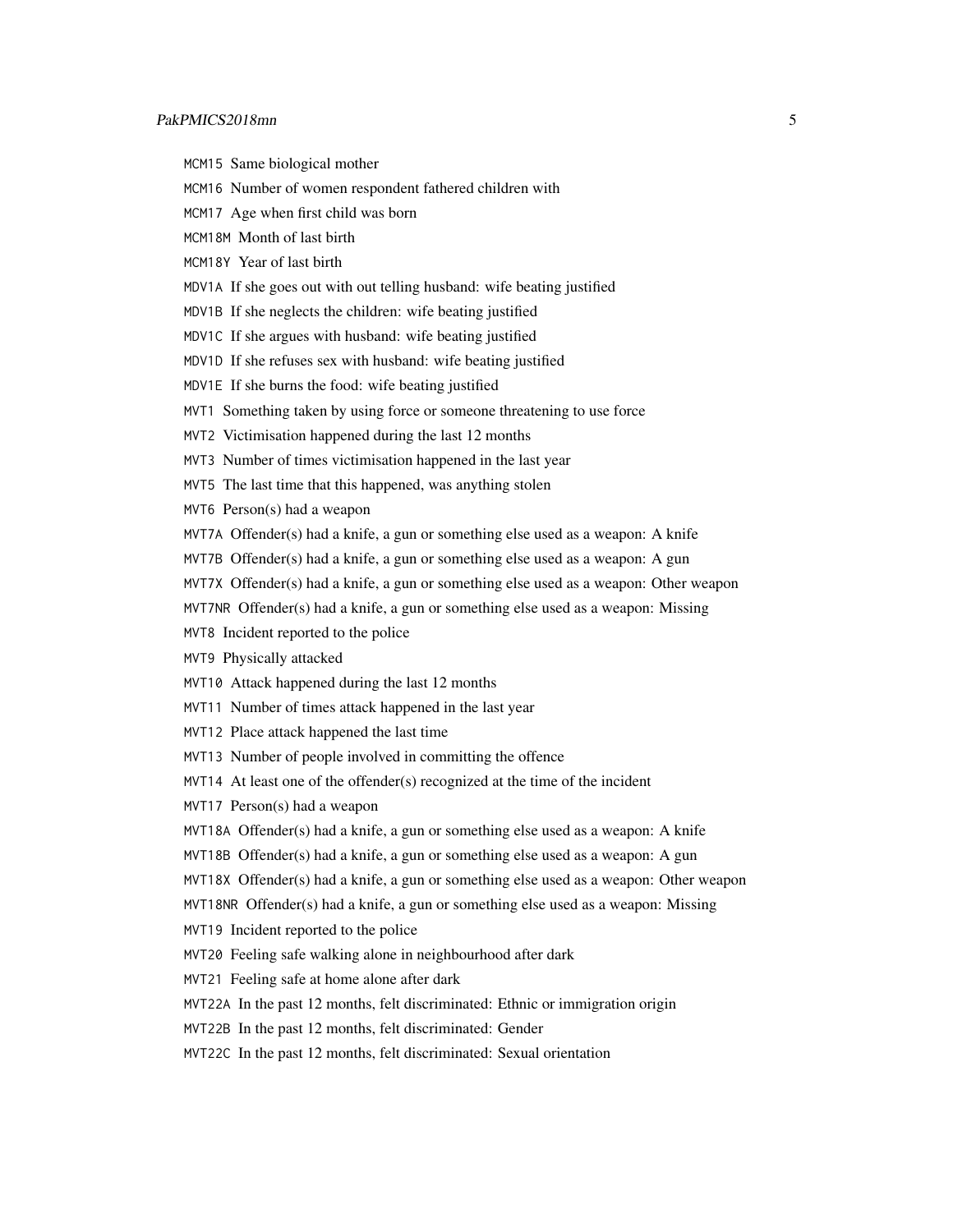- MVT22D In the past 12 months, felt discriminated: Age
- MVT22E In the past 12 months, felt discriminated: Religion or belief
- MVT22F In the past 12 months, felt discriminated: Disability
- MVT22X In the past 12 months, felt discriminated: any other reason
- MMA1 Currently married
- MMA3 More than one wives
- MMA4 Number of wives
- MMA5 Ever married
- MMA6 Marital status
- MMA7 Married with someone once or more than once
- MMA8M Month of first marriage
- MMA8Y Year of first marriage
- MMA11 Age at first marriage
- MHA1 Ever heard of HIV or AIDS
- MHA2 Can avoid HIV by having one uninfected partner
- MHA3 Can get HIV from mosquito bites
- MHA4 Can avoid HIV by using a condom correctly every time
- MHA5 Can get HIV by sharing food with a person who has HIV
- MHA6 Can get HIV through supernatural means
- MHA7 Healthy-looking person may have HIV
- MHA8A HIV from mother to child during pregnancy
- MHA8B HIV from mother to child during delivery
- MHA8C HIV from mother to child through breastfeeding
- MHA10 Aware of drugs used to reduce the risk of transmission to the baby
- MHA24 Ever been tested for HIV
- MHA25 Most recent time of testing for HIV
- MHA26 Received results of HIV test
- MHA27 Know a place to get HIV test
- MHA28 Heard of test kit for HIV testing
- MHA29 Ever tested yourself using test kit
- MHA30 Would buy fresh vegetables from shopkeeper with AIDS virus
- MHA31 Children living with HIV should be allowed to attend school with other children
- MHA32 People hesitate to take an HIV test because they are afraid of how other people will react if the test result is positive
- MHA33 People talk badly about people living with HIV, or who are thought to be living with HIV
- MHA34 People living with HIV, or thought to be living with HIV, lose the respect of other people
- MHA35 Agreement with the following statement: I would be ashamed if someone in my family had **HIV**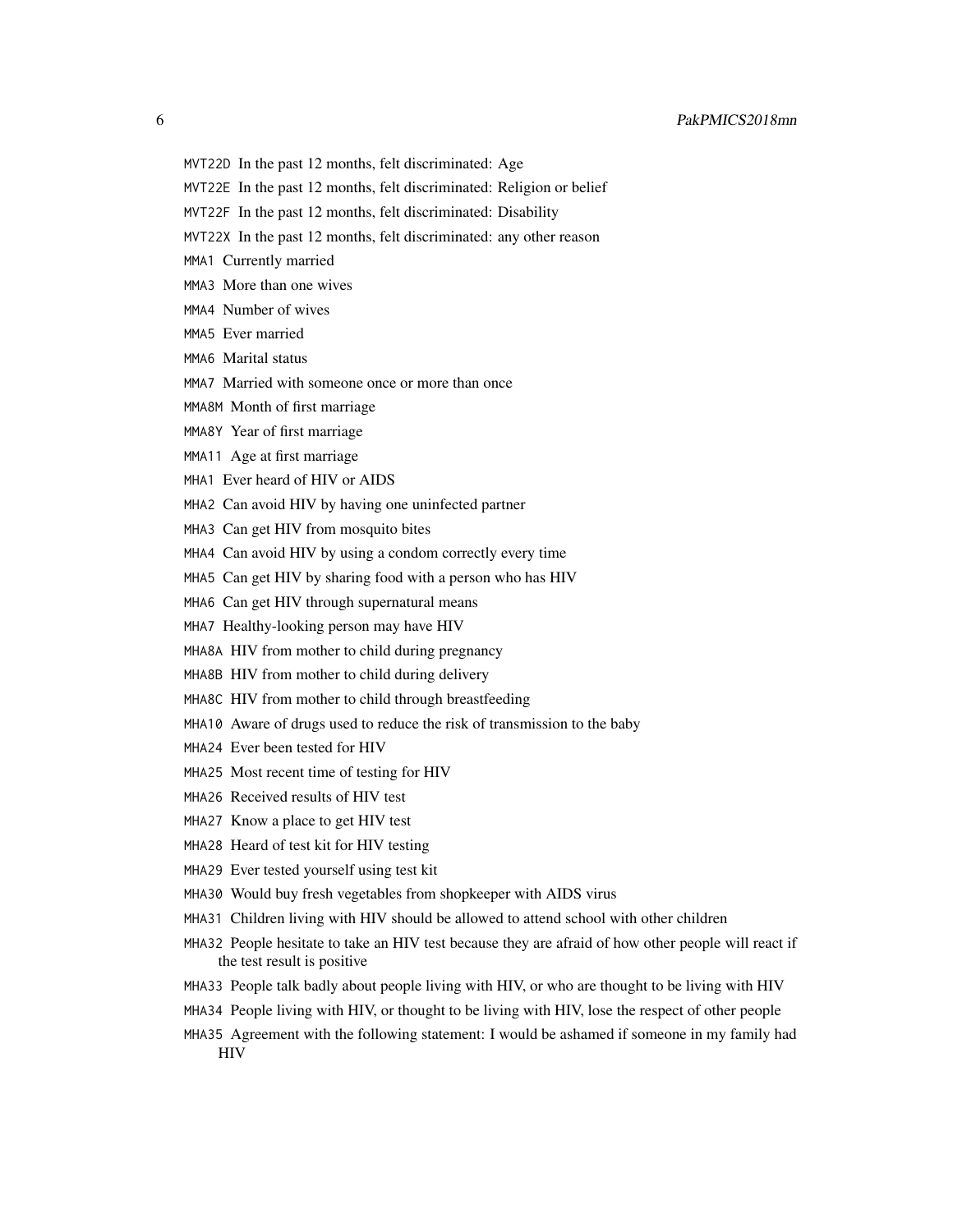- MHA36 Fear of getting HIV in contact with the saliva of a person living with HIV
- MTA1 Ever tried cigarette smoking
- MTA2 Age when cigarette was smoked for the first time
- MTA3 Currently smoking cigarettes
- MTA4 Number of cigarettes smoked in the last 24 hours
- MTA5 Number of days when cigarettes were smoked in past month
- MTA6 Ever tried any smoked tobacco products other than cigarettes
- MTA7 Used any smoked tobacco products during the last month
- MTA8A Type of smoked tobacco product: Cigars
- MTA8B Type of smoked tobacco product: Water pipe
- MTA8C Type of smoked tobacco product: Cigarillos
- MTA8D Type of smoked tobacco product: Pipe/SHESHA
- MTA8X Type of smoked tobacco product: Other
- MTA8NR Type of smoked tobacco product: No response
- MTA9 Number of days when tobacco products where smoked in past month
- MTA10 Ever tried any form of smokeless tobacco products
- MTA11 Used any smokeless tobacco products during the last month
- MTA12A Type of smokeless tobacco product used: Chewing tobacco
- MTA12B Type of smokeless tobacco product used: Snuff
- MTA12D Type of smokeless tobacco product used: PAN WITH TOBACCO
- MTA12E Type of smokeless tobacco product used: GUTKA
- MTA12F Type of smokeless tobacco product used: NASWAR
- MTA12G Type of smokeless tobacco product used: MAWA TOBACCO
- MTA12H Type of smokeless tobacco product used: PAN WITH TOBACCO
- MTA12X Type of smokeless tobacco product used: Other
- MTA12NR Type of smokeless tobacco product used: No response
- MTA13 Number of days when smokeless tobacco products where used in past month
- MLS1 Estimation of overall happiness
- MLS2 Satisfaction with ladder step
- MLS3 Life satisfaction in comparison with last year
- MLS4 Life satisfaction expectation one year from now
- HH4 Supervisor number
- HH6 Area
- MWDOB Date of birth of man (CMC)
- MWDOM Date of marriage of man (CMC)
- MWAGEM Age at first marriage of man
- MMSTATUS Marital status of man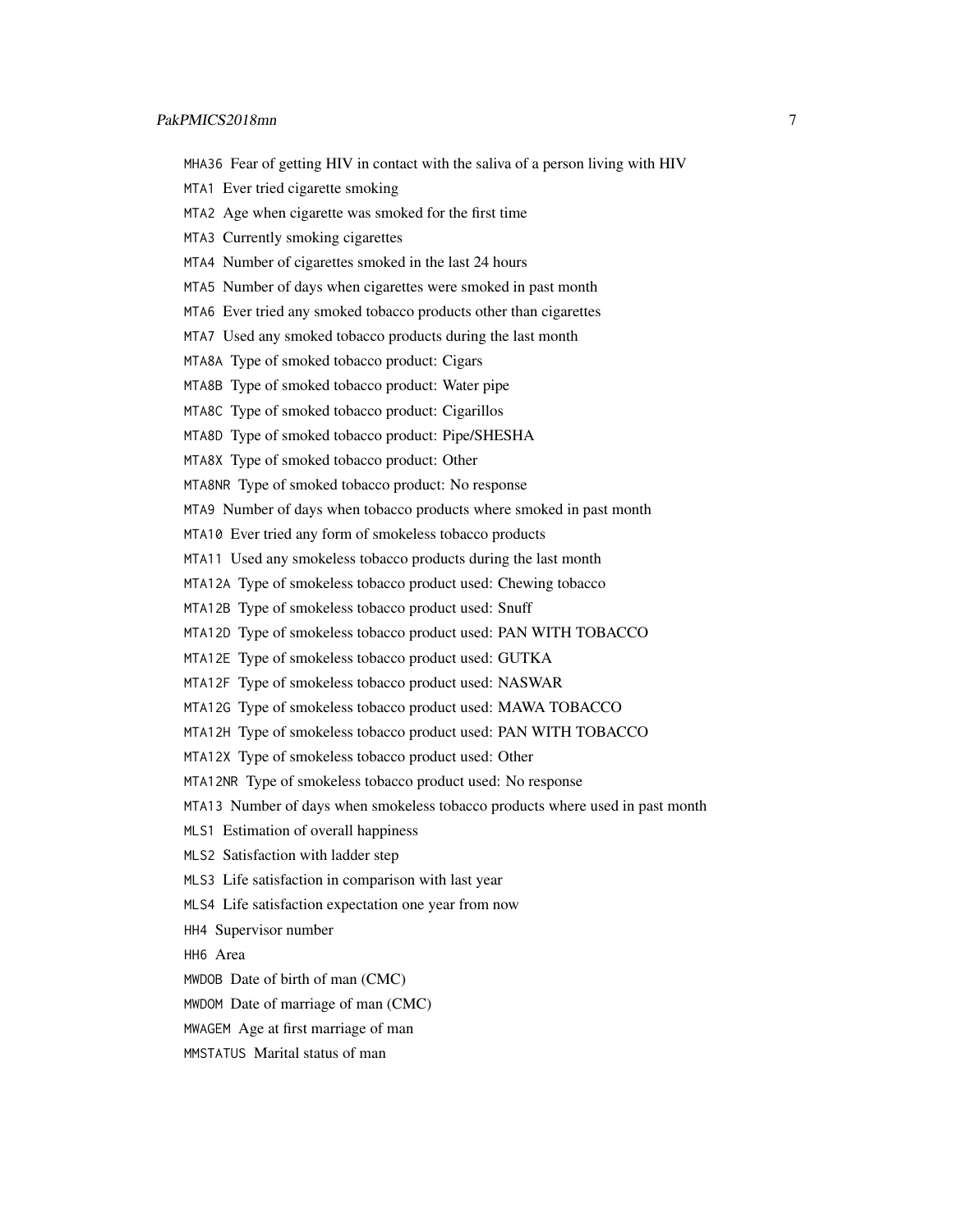disability Functional difficulties (age 18-49 years) wscore Combined wealth score windex5 Wealth index quintile windex10 Percentile Group of com1 wscoreu Urban wealth score windex5u Urban wealth index quintile windex10u Percentile Group of urb1 wscorer Rural wealth score windex5r Rural wealth index quintile windex10r Percentile Group of rur1 division Division majorcity majorcity hh6r Area suburban hh7 Districts mwelevel Education minsurance Health insurance mdisability Functional difficulties (age 18-49 years) mnweight Men's sample weight stratum stratum psu psu

#### Author(s)

- 1. Muhammad Yaseen (<myaseen208@gmail.com>)
- 2. Muhammad Usman (<usmann75@hotmail.com>)

#### References

1. UNICEF MICS (<http://www.mics.unicef.org/surveys>).

#### Examples

data(PakPMICS2018mn)